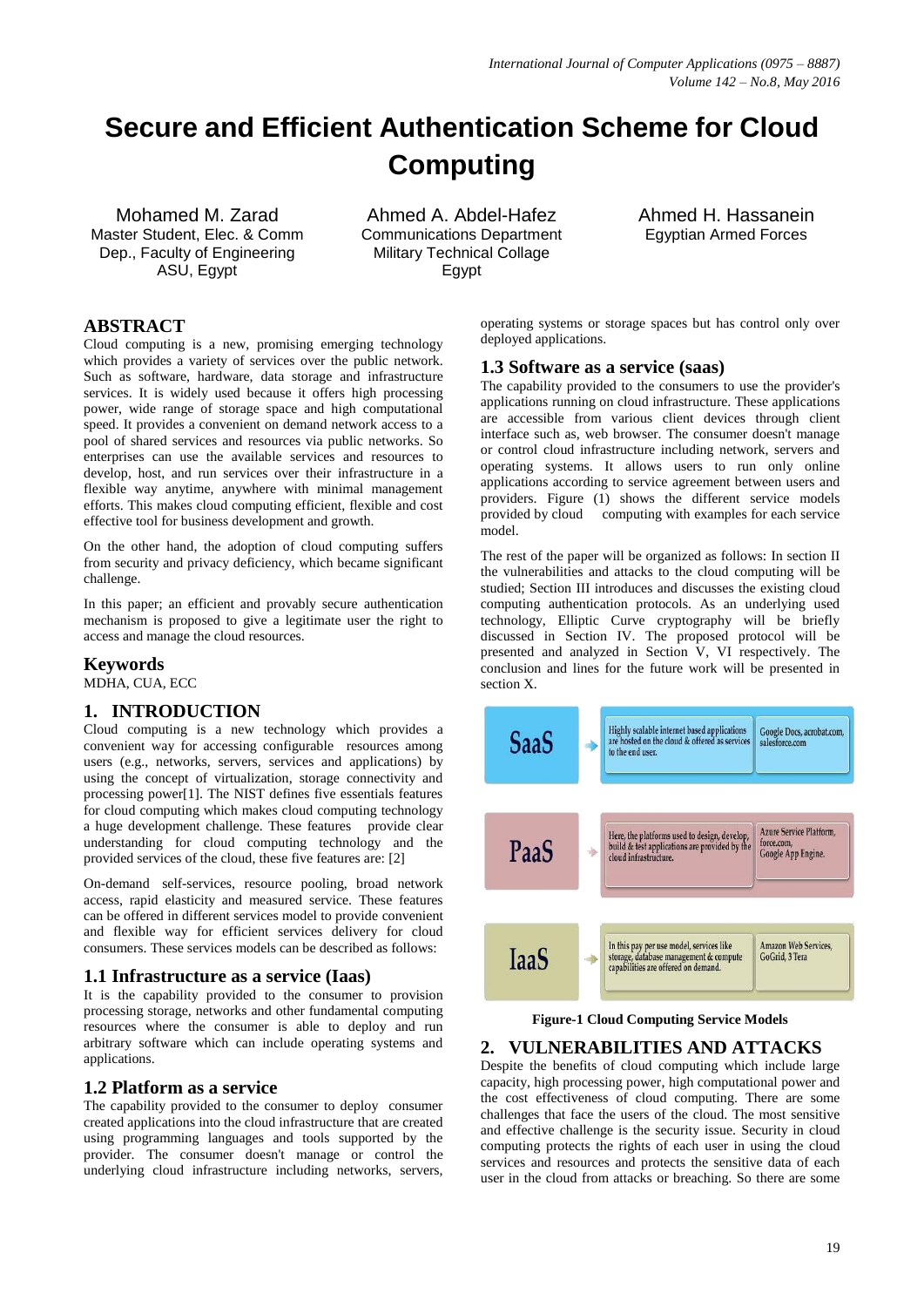vulnerabilities and attacks that face the users of the cloud which hinder an effective usage of the cloud resources and services; and deprive the service provider from efficient delivery of the resources and services to the users. These vulnerabilities can be described as follow: [3]

# **2.1 Unauthorized access to management interface**

Since on demand characteristics of cloud computing requires a management interface that accessible to cloud service users. So unauthorized access to the management interface is a relevant vulnerability for cloud system since the management function is accessible only to a few users.

## **2.2 Internet protocol vulnerabilities**

Since the cloud services and resources are available anywhere .Theses services and resources are accessed via public network such as internet which considered untrusted. So internet protocol vulnerabilities as Man in The Middle Attack and IP spoofing will hinder the performance of the cloud.

## **2.3 Data recovery vulnerability**

The cloud characteristics of pooling and elasticity entail that resources allocated to one user will be reallocated to a different user at later time. For memory or storage resources it might be possible to recover data written by a previous user.

## **2.4 Metering and billing evasion**

The cloud characteristics of measured services means that any cloud service has a metering capability at an abstraction level appropriate to the service type (as storage, processing, and active user account). Altering data is used to optimize service delivery as well as billing.

## **2.5 Malware injection attack**

These types of attacks are web based attacks in which hackers exploit vulnerabilities into web application and embed a malicious code which change the behavior of its normal execution. Cloud systems are also subjected to malware injection attacks. Hackers design malicious applications, programs, and virtual machine and inject them to target cloud service models. Once this malicious is executed the hackers can do whatever he/she desire such as: eavesdropping, data manipulation and data theft.

So due to aforementioned vulnerabilities, security challenges become the most important and significant issue for cloud computing. Since the consumers of the cloud accessing the cloud services using open network a strict authentication technique and key exchange protocol is required to give the right for the legitimate users to access the cloud services and resources.

In the next sections; different authentication schemes are investigated using different authentication protocols such as Diffie-Hellman, RSA. The presented paper also introduces a comparison between RSA and elliptic curve Diffie Hellman as two authentication protocols and key exchange algorithms.

## **3 RELATED WORK**

Since the rapid growth of using cloud computing services and the tremendous increasing in the number of users of the cloud services and resources, accessing the cloud environment securely is an important and critical issue. Many authentication mechanisms were introduced to control the accessing to the cloud services depending on different authentications protocols. For choosing authentication protocol for the cloud environment many factors must be considered to be efficient and reliable for the security of the accessing process of the cloud services and resources.

In 2014 an authentication scheme was introduced by Faraz fatema et al [4] depending on the concept of agents. Two agents were used in this scheme: client based user authentication agent(CUA): It is an extension that installed in end user web browser to confirm the identity of user before accessing cloud servers, so users need to register their devices to service provider web site downloading an extension with unique code encrypted with AES-192or AES-256 on client side. The user will decrypt the code and set the decrypted code on installed extension. Modified Diffie Hellman agent (MDHA) another agent used for accessing cloud servers with unregistered devices. By using MDHA temporary access permission has been provided for user for accessing from unregistered device. This model uses AES-256 and RSA-2048 during authentication and before Storing data to the cloud servers which improves the rate of trust in the framework.

In 2013; Iman Ghavam et. al. [5] introduce an authentication scheme including two main steps: client based encryption algorithm for encrypting data before uploading to cloud servers and user authentication secure key exchange algorithm for validating user legal identities and control acquiring services from the cloud.Acoording to this model RSA small e algorithm has been chosen for encryption process by using public exponent much smaller than  $q(n)$ . Using small exponent will decrease the effective cost of encryption process. Using zero knowledge proof modified Diffie Hellman solves the authentication problems and let the owner to upload shared data without any concern about authentication of the sharer.

The main drawbacks of Diffie Hellman &RSA Algorithms are the slower processing time and the requirement of high storage capacity of 1024 bits. The slower of encryption and decryption due the complexity of generation of the keys required for encryption and decryption. The requirement of certificate authority for RSA requires a large storage capacity and verification of certificates slows down the system performance due to complexity of key creation because RSA is limited by the prime and efficiency of generating primes which need a lot of calculations that slow down the encryption and decryption process.

In this work, an authentication scheme and key agreement protocol using Elliptic curve Diffie-Hellman will be introduced.

There are many reasons that lead to the using of Elliptic curve Diffie Hellman for authentication of cloud computing compared with RSA & Diffie-Hellman. The following sections will introduce elliptic curve concepts and how it is used in cryptography to provide an efficient and reliable way to control the access to the cloud services and resources.

## **4 ELLIPTIC CURVE**

Elliptic curves in cryptography were discovered in 1985 by Victor Miller and Neil Koblitz as different protocol for implementing public key cryptography [6]. In public key cryptography each communicating party has a pair of keys one is public key and the other is private key. Only the particular user knows the private key whereas the public key is distributed to all users. As some public key algorithm requires a set of predefined parameters to be known by all communicating parties, as an example of this are the domain parameters in ECC. The operations of ECC are defined over the Elliptic curve.  $y2 = x3 + ax + b$ .

Where  $4a3+27b2 \neq 0$ , so that for each value of a&b gives a different elliptic curve so that all points  $(x,y)$  which satisfies the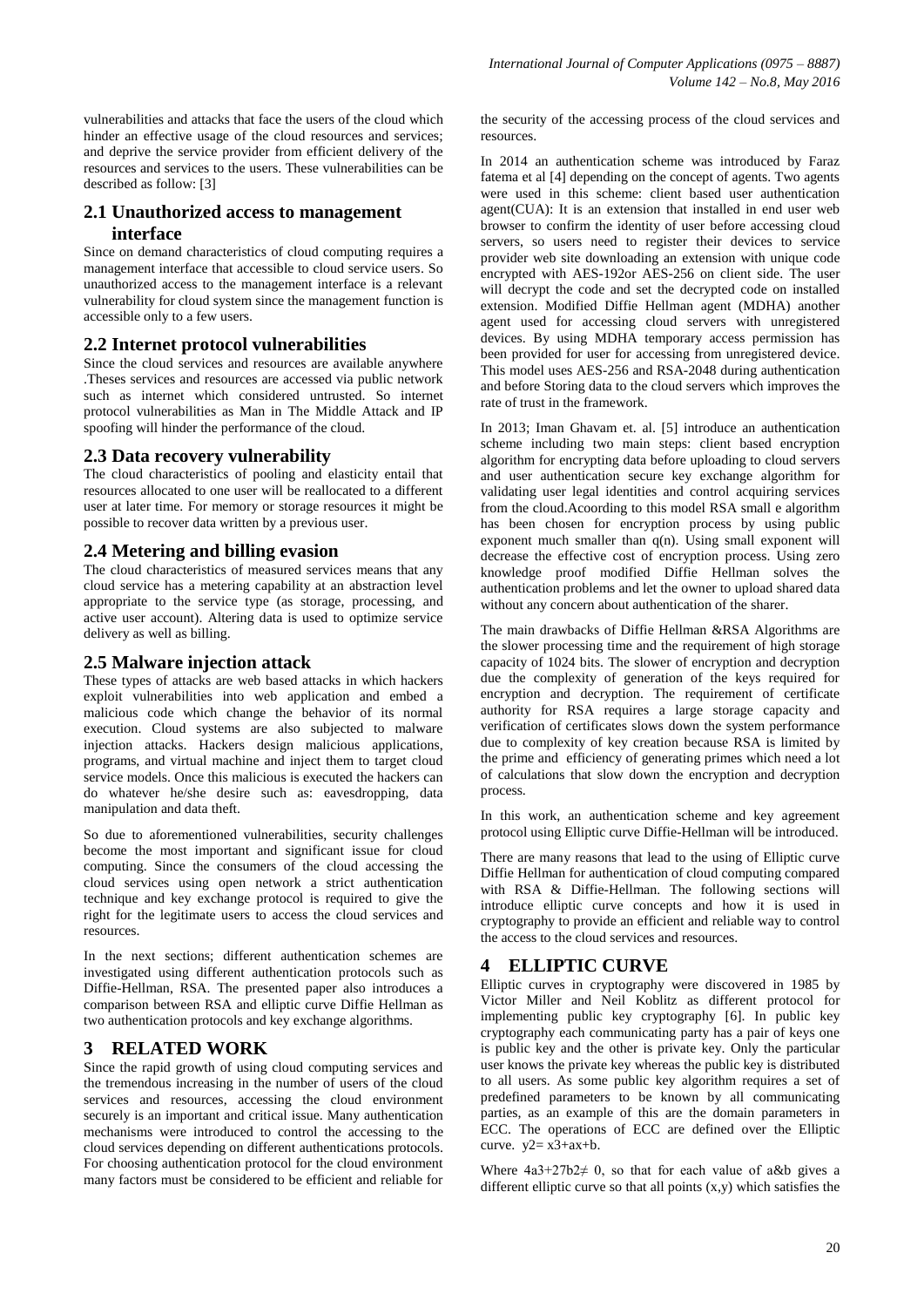above equation plus a point at infinity lies on the elliptic curve. The public key is a point in the curve and private key is a random point over the same curve.

### **4.1 Security of elliptic curve**

The main issue which describes the security of elliptic curve cryptography is the difficulty of Elliptic curve discrete logarithm problem [7]. For example:

If P&Q are two points on an Elliptic Curve so that KP=Q; where K is a scalar value so that if P&Q are known, it is computationally infeasible to obtain K. If K is sufficiently large; it can be considered as the discrete logarithm of Q to the base Q. Hence the main operation in ECC is point multiplication so multiplying of a scalar k with any point p on the curve the result of this multiplication is another point  $\tilde{Q}$  on the same curve.

Point multiplication over ECC defined as the repeated addition of a point along the curve e.g.: KP=P+P+P+P+……. k times where k is a scalar integer and  $p(x, y)$  is any point on the curve. Point multiplication over ECC is achieved by two main operations and the result will be another point on the same **ECC.** 

### **4.2 Domain parameter of ECC**

Since the elliptic curve is defined by the equation

 $y2= x3+ax+b[8]$  so that for a given value of a and b the plot will give a negative and a positive value of Y for each value of X. Rather than a and b there are some domain parameters which define the ECC this domain parameters must be agreed between communicating parties for secure and reliable communications. These parameters differ from the field over which the ECC is generated and defined.

The main attractive features of Elliptic Curve are not limited to security features only. Elliptic curves are more computationally efficient compared with RSA and Diffie Hellman. The smaller key size of ECC improves the computational time and decrease the requirement of the required storage space of the algorithm parameters. In the following section a brief comparison between RSA and elliptic curve Diffie Hellman as two authentication algorithms.

#### **4.3 Methods of generation of Elliptic curves**

There are many methods for generating Elliptic Curves which depends on the applications that will use this Curve. Another factor that must be considered on choosing the method of generation is the time efficiency of generating the curve and the available storage resources for the curve parameters.

### *4.3.1 Random Approach of Generating Elliptic Curve*

This approach based on choosing a random curve E. using an efficient point counting algorithm [9] to determine the curve order. Once the group is known it can be determined whether the group can be used in cryptography or not. If the curve is proved that it cannot be used in cryptosystems another curve is chosen.

### *4.3.2 Complex Multiplication Method of Generating Elliptic Curve*

Generating the Elliptic Curve using this method first determines a suitable order for the curve then constructs an EC of that order [10]. The input of this method is a prime P (the order of the prime field) from which complex multiplication discriminate D is computed. The EC is generated by constructing certain polynomials based on D and find their roots. This method is the

most familiar and widely used. There are two variations of this method depend on whether Hilbert or Weber polynomials is used for construction of the curve. Hilbert polynomials have huge coefficient as discriminate D increases while a smaller coefficient with the same discriminate for Weber polynomials. So for hardware implementation of CM Method Hilbert polynomials will not be appropriate due to the requirement of large registers and floating point for their construction and storage. Another factor that is considered critical and important for generating of the Elliptic Curve is the Base Point Selection or Generator Point of the ECC.The base point considered the most critical factor on choosing the curve. The efficiency of choosing the base point of The ECC will reduce the time complexity of the algorithm thereby reducing the overall computational cost. There are many methods of choosing the base point. Some chooses a random point on the curve as the base point while others chooses the smallest point on the curve as the generator point of the curve.

The following comparison shows how efficient the ECC compared with RSA in performance and efficiency term.

#### *4.3.3 Advantages of Using Elliptic Curve Over RSA:[11]*

- a) Smaller key size compared with RSA (163bit of EC gives 1029 RSA).
- b) Less computational complexity due to smaller key size.
- c) Fast generation due to less requirement of storage space.
- d) Fast encryption and decryption process.

In the following a key size comparison among the elliptic curve, RSA and Diffie- Hellman will be showed (table-1) :

| Symmetric<br>key size | RSA and Diffie-Hellman<br>key size | Elliptic<br>curve<br>key size |
|-----------------------|------------------------------------|-------------------------------|
| (bits)                | (bits)                             | (bits)                        |
| 80                    | 1024                               | 160                           |
| 112                   | 2048                               | 224                           |
| 128                   | 3072                               | 256                           |
| 192                   | 7680                               | 384                           |
| 256                   | 15360                              | 521                           |
| Table 1               |                                    |                               |

From the previous table it is obvious that the main advantages of using Elliptic Curve Diffie-Hellamn as an authentication scheme is the smaller key size. This helps in that the implementation of the encryption and decryption process will be much faster than of that of RSA as 1024bits key size of RSA is equivalent to 160 bits of ECC. Consequently, the use of Elliptic Curves can be more efficient and reliable than RSA. Otherwise the implementation of RSA is easier than that of Elliptic Curve.

#### **5 PROPOSED MODEL**

Due to lack of trust, efficiency and scalability in user authentication and access process to the cloud environment.

Therefore an efficient and scalable mutual authentication scheme algorithm is proposed. In this paper a mutual authentication scheme is proposed using 160 bits Elliptic Curve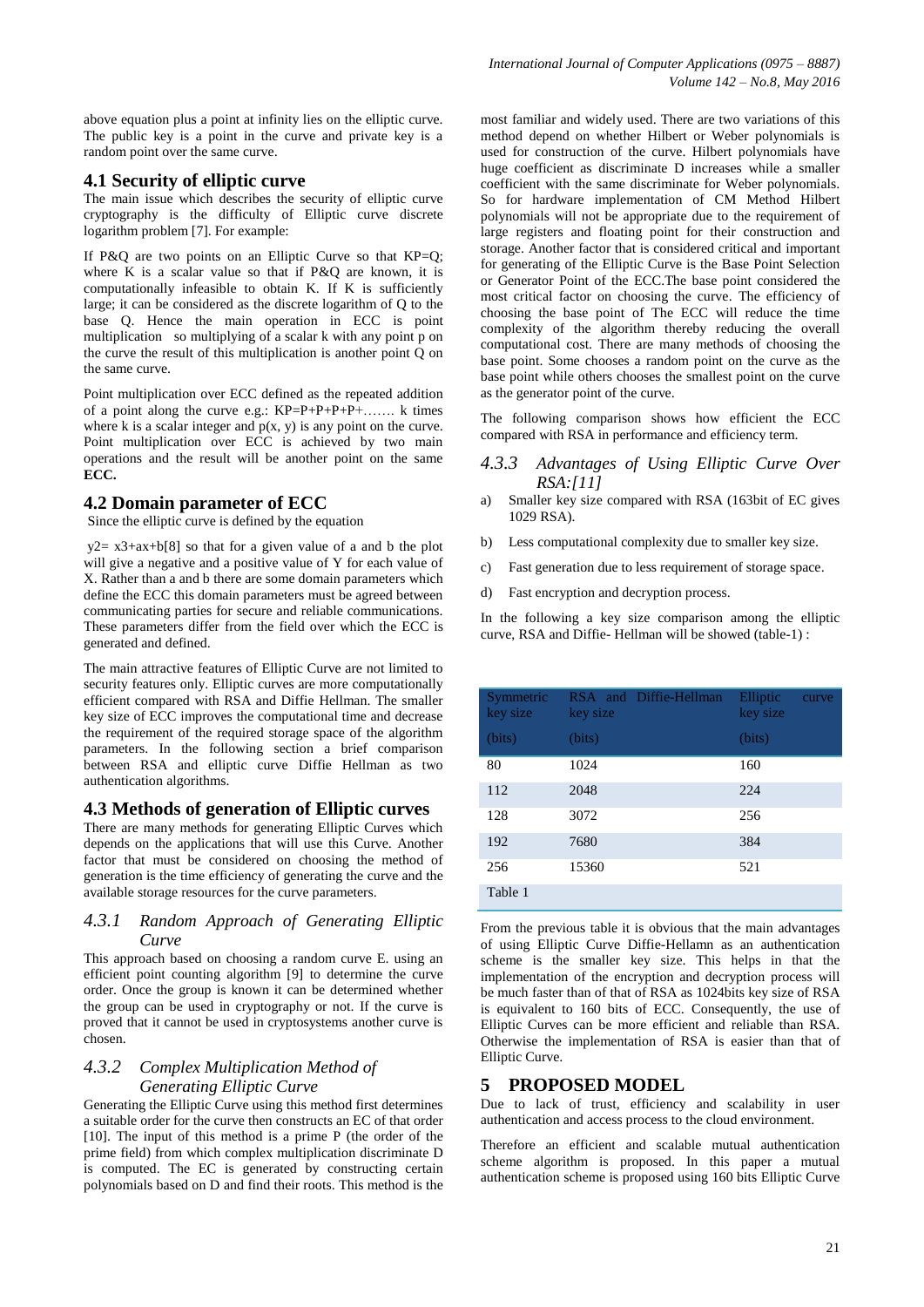Diffie Hellman to authenticate the users requesting access to the cloud environment and the authentication server according to pre-defined parameters. The smaller key size of Elliptic curve and the lower storage capacity compared with other authentication algorithms enhance the security performance of the authentication process. The proposed model tries to enhance the performance of the authentication process and defend against security attacks as Man-in-The-Attacks and replay attack. The encryption of the generated random numbers from the user and the server protect against replay attacks and using SHA-1as signature algorithm provides a pre authentication tool before accessing the cloud services. The steps of the proposed model are as follows:

**1**-User calculates the hash value for his password using sha1 generating hash value less than 160 bits. The using of Hash algorithm will verify the message integrity and assure that the message has not been changed or corrupted. This hash value will be used after that as a reference when it compared with the stored hash code in the server to verify user authentication attempts. Since this hash value produced from a one way function so it can't be regenerated. It is only compared with the hash value that will be generated from the server with the function

**2**-The user then generates random number **R1** from pseudo random generator. The generated random number is used in the proposed protocol to ensure that old communications cannot be reused in any attacks. This random number also can be used in stream cipher to ensure that the key stream is different for every session by generating random nonce for every session.

**3**-The user generates a timestamp T1. The generated timestamp protect against replay attack. The value of the timestamps must be with acceptable range of time.

A precision time must be identified between the server and the user to make it possible for every communicating parties to determine whether the message timestamp is too old or fresh. By using timestamps concatenated with the hash value of the server.

The user can assure that the message from authorized party.

The user then sends his ID concatenated with the hash of his password concatenated with timestamp T1 concatenated with random number R1 encrypted with AES-256 to the server. The encryption of these parameters over the communicating channel will protect against modification or alteration from unauthorized opponent.

**4**- The server receives the parameters from the user and starts the checking process by verifying the ID of the user from the pre stored database in the server. This assures the identity of the sender and that the message comes from authorized user

**5**-The server checks the timestamp to assure that replay attacks doesn't occurs by comparing the received time of the message with the timestamp of sending the message. This assures the freshness of the message by keeping a track of creation and modification time of the message.

**6**-Server calculates the hash value and compares it with the received value from the user. Since the creation of the hash value in the server from a specific function must be matched with the created value in the server using the same function.

**7**-Server checks the previous parameters (comparing the received timestamp with the transmitted one, checking the ID of the user and compare the received hash with the computed one) and if the check succeeded.

**8**- Server will generate random number R2 from its pseudo generator which will assures that old communications and Man in The Middle attack is not involved in communication from the server to the user.

**9**- A timestamp T2 is generated as a reference time compared with the received time from the user. The timestamp T2 must be with acceptable range relative to T1. The server will send the generated random number R2 concatenated with R1 and timestamp T2 encrypted with AES-256 to the user. The sending of R1 to the user will give assurance to the user that the message is originated from the server by comparing it with the generated one.

**10**-The user will check the received message from the server and check the random number R1 to assure that the received message is from the server by comparing the received value with the stored one.

**11**-The user checks the received value R2 which assures that the received message comes from the server

**12**-The user checks the timestamp T2 to assure that no message replay occurred and the received time is within acceptable range with the sending time.

13- After the check succeeded, user generates  $Q_U$  by multiplying the hash of the random number  $R_1$  by the generating point of the curve G and send  $Q<sub>U</sub>$  to the server.

## $Q_u=Hash(R_1)*G$

**14**- The server also generates  $Q_S$  by multiplying the hash of the random number  $R_2$  with the same generating point of the curve and send  $Q<sub>s</sub>$  to the user.

# $Q_s$  = Hash $(R_2)^*G$

After exchanging the value of  $Q_S$  and  $Q_U$  between the user and the server a mutual authentication between the server and user is achieved. So that every time the value of the random number changed the hash will be changed and the value of Q will be also changed due to changing the value of hash of the random number. Figure 2 depicts the summary of the proposed protocol.

## **6 SECURITY ANALYSIS**

Evaluation process of the proposed model has been done according to the following parameters:

**1-** The protection against unauthorized access by the using SHA-1 algorithm to verify that the service request is from authorized user by comparing the hash of the password of the user by the stored hash in the data base of the authentication server.

**2** -The use of timestamp between the user and the server protects against replay attack as the time comparison between the user and the server assure that old communication is not replied or take part in communications.

**3-** The use of AES-256 for encrypting the data between the user and the server will protect against Man in The Middle attack since the opponent cannot compute the key that is used for encryption or decryption.

**4-**Mutual authentication: The proposed model provides a strong mutual authentication between the user and the authentication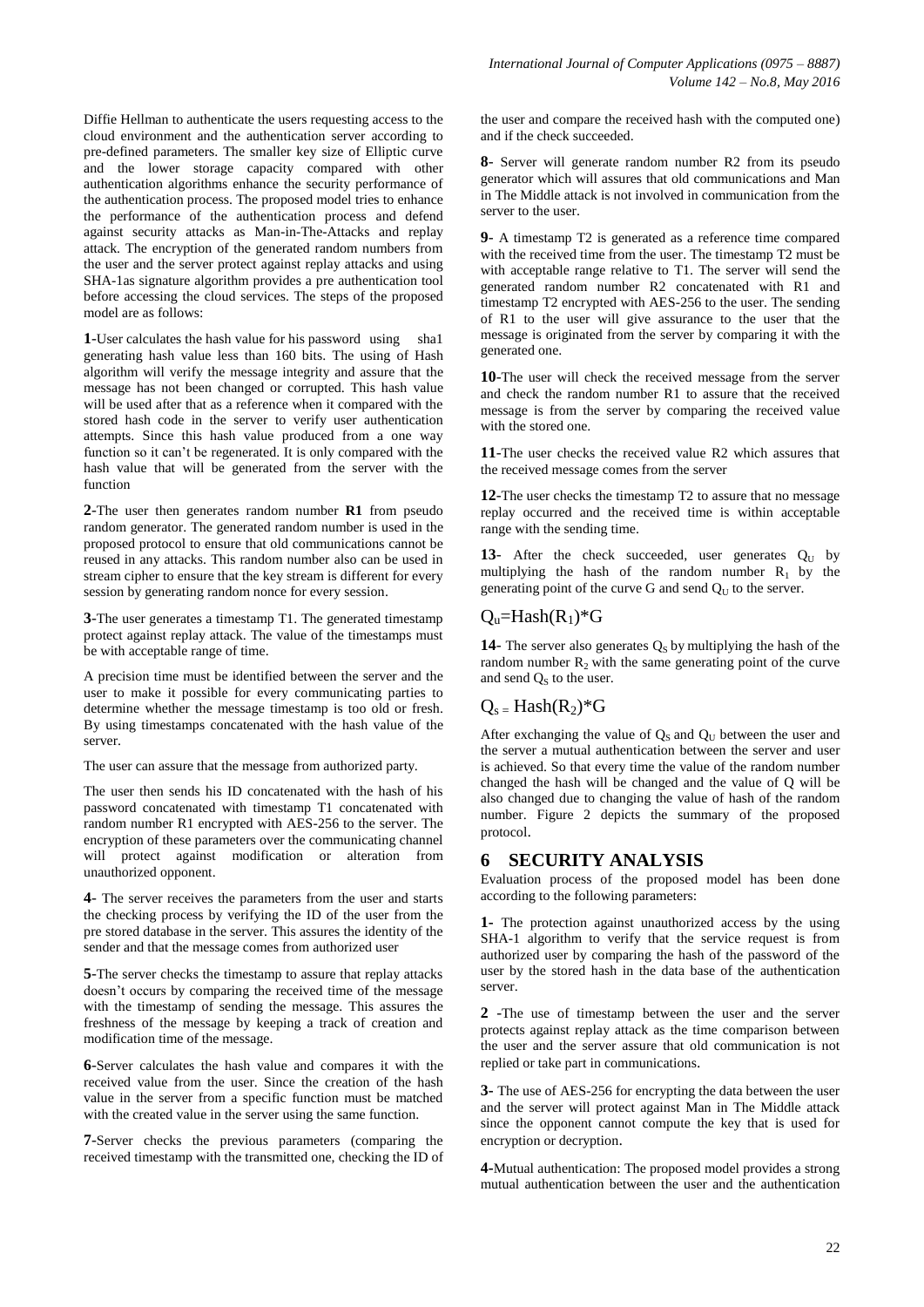server. The user challenges the authentication server in the authentication request message encrypting his identity by using secret key computed by the user. Only the server can recomputed the secret key and retrieve the user identity.

**5-** The using of ECC as authentication algorithm provides an efficient and scalable tool for authenticating the user with the server due to its smaller key size. Complex multiplication method is used in generation of the curve due to smaller space storage that is used in storing the field parameters, which improves the computational cost and efficiency. The performance of ECC depends mainly on the efficiency of finite field computations and fast algorithms for elliptic scalar multiplications. In addition to the known algorithms for these computations the performance of ECC can be sped by selecting appropriate finite field and/or elliptic curves.

**6-** Identity based encryption of the user and the authentication server which allow the sender to encrypt a message to an identity without access to a public key certificate authority. The user uses his id and calculate the hash value for his password and encrypt these parameters then sends these parameters to the server which make the same procedures and make the required comparison using the received parameters from the user to assure the identity of the user. The sending and receiving of these parameters between the sender and server act as the domain parameters which must be agreed between the communicating parties as an initiating step for authentication and generating of the session key between the user and the server.

7-Confidentiality and message integrity between the user and the authentication server which assure that the received messages contain no modification,insertion,deletion or replay is achieved by using the hash function SHA-1 which calculate the hash value of his password generating 160 bits (hash value).This hash value concatenated with other parameters are encrypted using AES 256 before sending to the authentication server this provides authentication it also provides digital signature because only the user can produce the encrypted hash value. This ensure that the access request is from authorized user since this hash value cannot be accessed without having the key .The server decrypt the message and compare the hash value with the received hash value of user password with the stored one to assure the identity of the sender. So encrypting the hash value of the user password increases the difficulty for the attackers to find efficient way for producing collisions for hash function.



**Figure 2 the proposed scheme**

**7 CONCLUSION AND FUTURE WORK:**

With the development of cloud as a new emerging technology and the challenging issue during user authentication and access control in cloud based environment. A strict authentication scheme is proposed to control the access to the cloud services .The proposed authentication scheme and key agreement protocol has been proved to be more secure and efficient than other authentication schemes. Since using small key size of Elliptic Curve will improve the authentication process due to fast processing of the keys. Using AES-256 as an encryption algorithm protects the data exchange between the user and the server from various attacks. ECC will enhance the computational efficiency and enhance the usage of available storage resources which make it an efficient choice as authentication protocol for cloud computing.

There are different lines for future work to be addressed as: using verification and assessment tools like Scyther, Prover and AVISPA in verification and assessment of the security of the proposed protocol. The performance comparison of the proposed model with other authentication protocols will be held by using programming language (c language).

#### **8 REFERENCES**

- [1] Kawser wazed nafi , Tonny shekha Kar, A newer user Authentication, file encryption and distributed server based cloud computing security architecture, *International Journal of Advanced Computer Science and Application vol.3, No.10, 2012*
- [2] Judith Hurwitz , Robin Bloor, *cloud computing for dummies* Wiley Publishing, 2010.